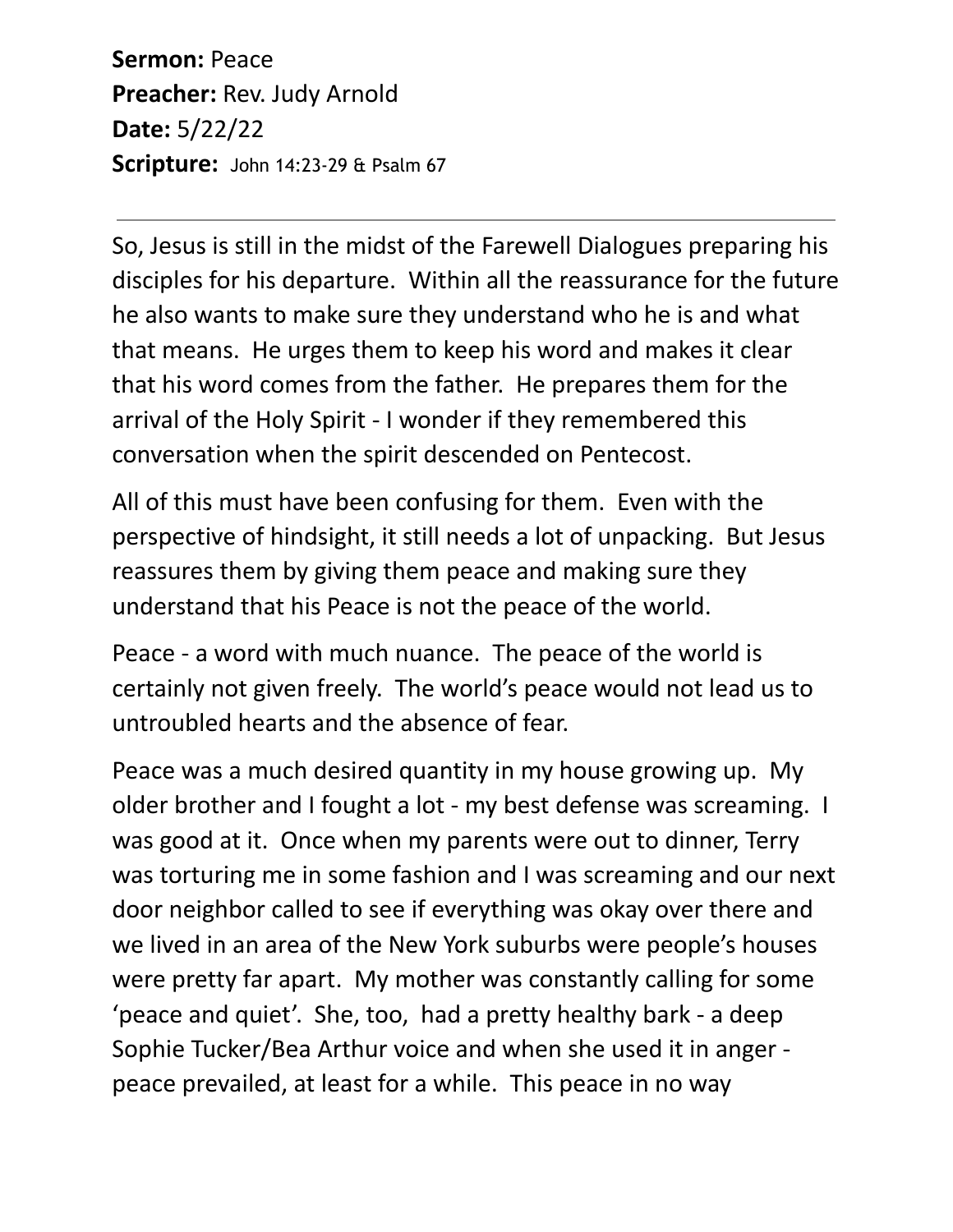resembled Jesus' peace. Like the Peace in Iraq under the firm threatening hand of Saddam Hussein, it was a peace born of mutual fear of a greater power. It was completely opposite from Jesus' peace which he connected with the absence of fear.

It's a cliche that a Miss America contestant is asked what she hopes to do with her life, she always answers to work for world peace. Sincere or not, I don't think she means world peace - which amounts to a standoff between heavily armed nations.

That kind of peace is much on our minds these days as the concept of nuclear weapon use is being bandied about. I think we all know that any 'peace' that is negotiated; that is brought about by surrender to a greater military power is not a true peace, a lasting peace, not the peace that Jesus gave us.

Much of my preaching is about the reversal of expected and worldly roles - the rich being poor in spirit; the mighty being brought low by a boy; the ones who claim to know God's mind being shown how to love by a beggar or a Samaritan. As I've written and preached these sermons over the years, I know and believe the truth of what I'm writing, but I worry that I usually end up leaving you in what seems like a fantasyland - of universal love and permanent disarmament. And even as I lead us there, I'm aware we are left on the edge of a flat world where expected human behavior is behind us and a vast emptiness is before us.

But I am deeply convinced that Jesus gave us his peace; that it is different from the world's peace - so different in fact I think there should be another word for the world's peace. Earlier is John 14, Jesus promises not to leave us orphaned. Giving us his peace is part of that promise.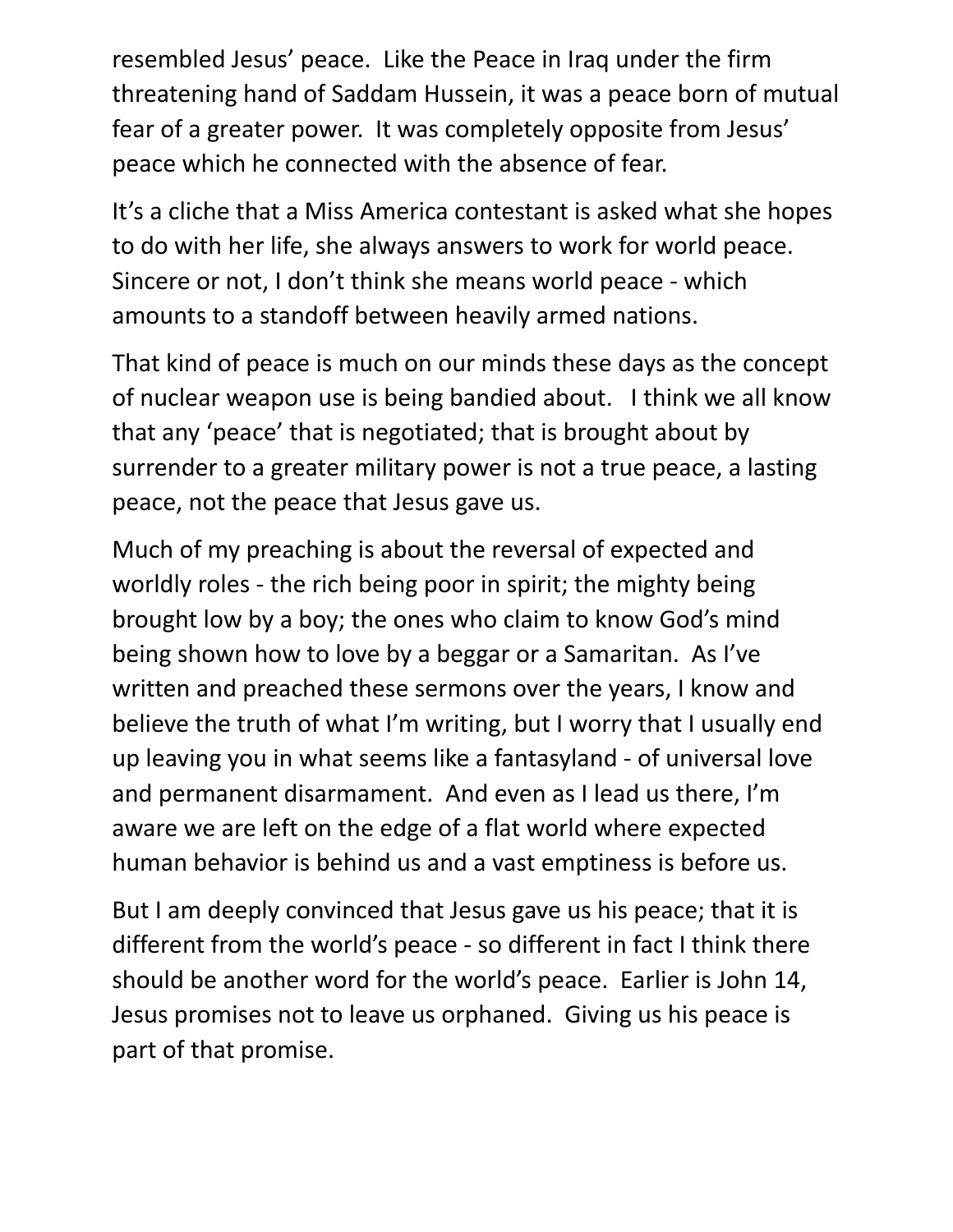The first clue to experiencing and living Jesus' peace is that he is giving it to the disciples, giving it to us, his living disciples. The world's peace is not given - it is won or lost through hard fights - on battlefields and boardrooms. It is sure to be undermined when other powers emerge and decide to take or win something not yet theirs.

A passive peace, one that comes from accepting terms that are abhorrent to the 'loser' just to stop the conflict, a passive peace is not the life giving peace Jesus gives. The peace Jesus gives us is powerful in its source. Hardly passive, Jesus' peace is active internally and externally. There have been many examples of that peace being alive in Poland and other nations where individual people decide to drive to the Ukrainian border and help as many refugees as they can. Individuals carry Jesus' peace; so do huge corporations like McDonald's who are ceasing to do business in Russia, permanently.

Accepting and living in Jesus' peace does not leave us in a fantasy, it leads us to a reality of untroubled hearts. It leads us beyond fear to courage, it leads us to hope.

In many settings lately people have expressed their unwillingness to listen to or read the news; that it is too upsetting; that it seems beyond hope. The world again - Jesus' peace gives us the hope and belief and indeed the duty to learn what is going on in the world. Jesus' peace, a prayerful compassion for the suffering, the certainty that we carry within us the Peace of Christ, these are the words he asked us to keep.

The power in Jesus' peace is real. It is not a platitude, not words to make people feel good. It is serious - He is leaving his disciples. His peace is not to pacify them, or make up for leaving. It is for their